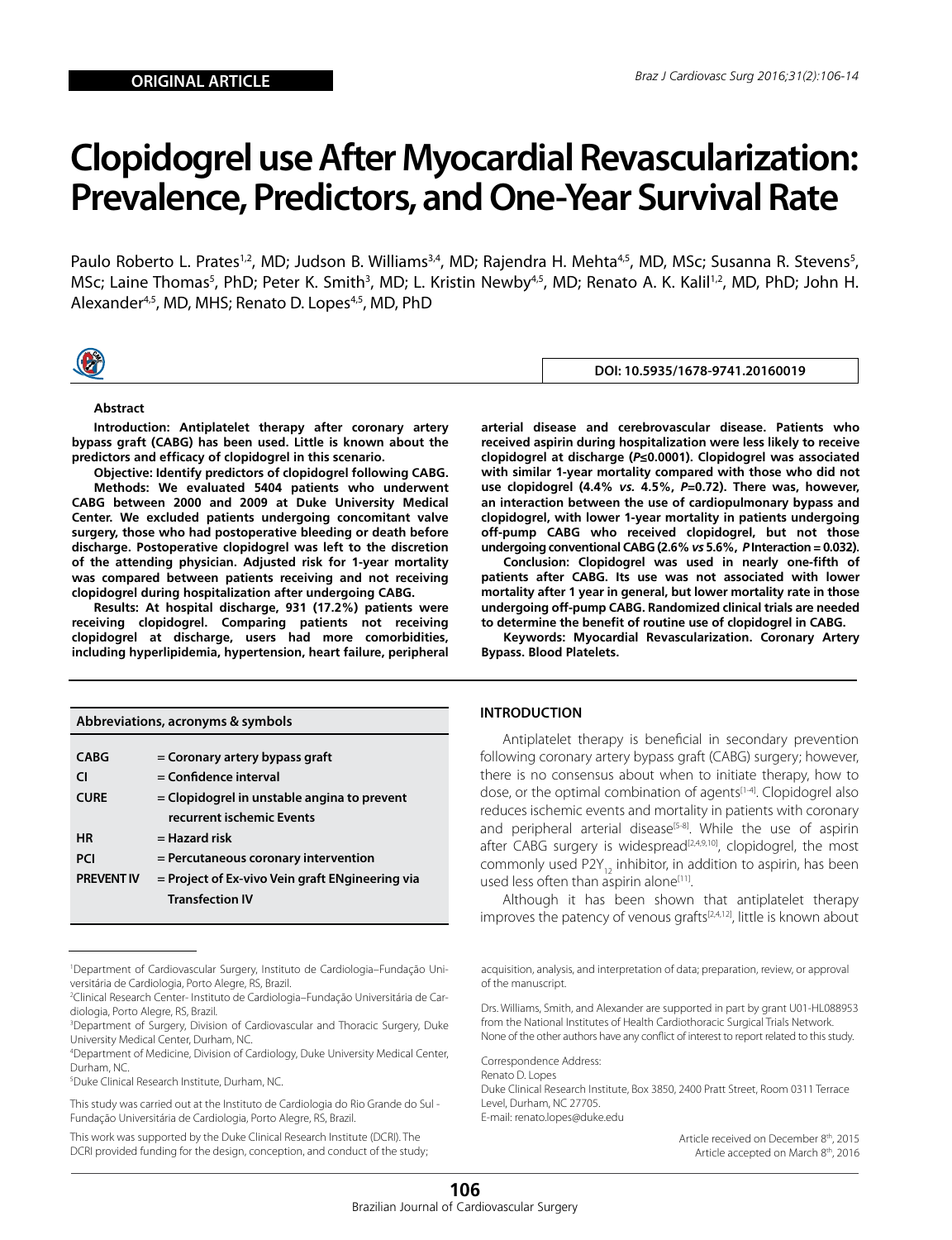which patients are receiving clopidogrel after CABG surgery or about its association with patient outcomes. In this large singlecenter study we described the clinical and surgical characteristics and predictors of patients receiving clopidogrel following CABG surgery, determined the rates of clopidogrel use after 1 year, and compared the 1-year risk-adjusted mortality in patients receiving and not receiving clopidogrel.

## **METHODS**

#### **Study Patients**

We evaluated 6588 patients undergoing CABG surgery between 2000 and 2007 at Duke University Medical Center (Durham, NC, USA). A total of 815 patients were excluded for concomitant valve surgery, 177 were excluded for in-hospital reoperation for bleeding or anticoagulation complications, 188 died prior to discharge, and 4 additional patients who had undergone CABG surgery within 9 days were excluded, resulting in a final sample size of 5404. Patients undergoing urgent or elective procedures were included. This study was approved by the Duke University Health System Institutional Review Board. The requirement for individual consent was waived. All patients undergoing surgical procedures signed an informed consent form according to the data collected during hospitalization which can be used in research.

#### **Surgical Procedures**

On- and off-pump CABG procedures were performed during the study period, including both urgent and elective procedures. All patients were operated by the same group of surgeons that consists of 19 professionals. After median sternotomy, patients underwent conventional CABG surgery with the use of internal mammary arteries whenever possible. When performed on pump CABG, standard cardiopulmonary bypass was used, typically with both anterograde and retrograde cold blood cardioplegia.

#### **Clinical Follow-Up**

Discharge clopidogrel use was determined by in-hospital medication records, that was found in the electronic medical record, and was defined as administration at any time the day after surgery through the date of discharge. The files were accessed by the institution's research group. In addition to clinical data collected during patient visits, medication use and survival were determined using self-administered mailed questionnaires and telephone follow-up for those who did not return questionnaires. Deaths reported by Duke hospitals, the National Death Index, and the Social Security Death Index were used to confirm or supplement the follow-up surveys for mortality information. These actions were also performed by the institution's research group. Operative mortality was defined as death occurring within 30 days of the index procedure or before discharge.

#### **Statistical Analyses**

Summary statistics were expressed as medians (25<sup>th</sup>, 75<sup>th</sup> percentiles) for continuous variables and numbers (percentage) for categorical variables. Baseline and in-hospital patient characteristics for those who did and did not receive in-hospital clopidogrel following CABG surgery were compared using the Wilcoxon rank sum test for continuous variables and chisquare or Fisher's exact tests for categorical variables. Because of recent findings demonstrating differences between patients undergoing on- and off-pump CABG surgery<sup>[13]</sup>, unadjusted Kaplan-Meier rates for 1-year survival are shown for the 4-level stratification of patients who did and did not receive clopidogrel and had on-pump *versus* off-pump CABG surgery.

Multivariable logistic regression was used to determine the association between baseline and in-hospital demographics and clinical factors with in-hospital clopidogrel use following CABG surgery. All variables as well as their interactions with on- and off-pump CABG surgery were considered for inclusion using backward elimination with a requirement of alpha <0.05 for retention (Tables 1 and 2).

Cox proportional hazards analysis was performed to evaluate the association between post-CABG clopidogrel use and 1-year mortality. We adjusted for covariates identified in the PRoject of Ex-vivo Vein graft ENgineering via Transfection IV (PREVENT IV) trial mortality model<sup>[13]</sup>, developed in a similar CABG population, and included the most closely related variables available in our dataset. In addition, we also adjusted for aspirin use after CABG surgery, warfarin use at discharge, on- and off-pump CABGsurgery, in-hospital cerebrovascular accident and renal failure. Adjusted survival curves are shown for the clopidogrel effect in the multivariable Cox mortality model. The model was repeated with the inclusion of the interaction of clopidogrel with onand off-pump CABG surgery; adjusted survival curves for this interaction are shown.

For the multivariable logistic and Cox models, continuous and ordinal variables were tested for linearity over the log hazard and were transformed as necessary to meet this modeling assumption. The proportional hazards assumption was checked for each variable in the mortality model and there were no deviations of concern. Statistical analyses were performed using SAS version 9.1 (SAS Institute, Inc., Cary, NC, USA).

## **RESULTS**

#### **Study Population and Baseline Characteristics**

Total of 5404 patients who underwent CABG surgery from 2000–2007 where evaluated. Among these patients, 931 (17.2%) received clopidogrel after CABG surgery. Patients who received clopidogrel, 789 were alive with complete medication information after 1 year and 314 (39.8%) were still taking clopidogrel. Among the patients not taking clopidogrel after surgery, 8.9% (345/3868) were taking it after 1 year. One-year mortality was related to the use of clopidogrel at any time in hospital postoperative evolution. The above data add information about using this medication after discharge.

Patient baseline characteristics are shown in Table 1. When compared with patients who did not receive clopidogrel, those who did were younger and had more comorbidities including hyperlipidemia, hypertension, peripheral arterial disease, and cerebrovascular disease but less heart failure in the prior 2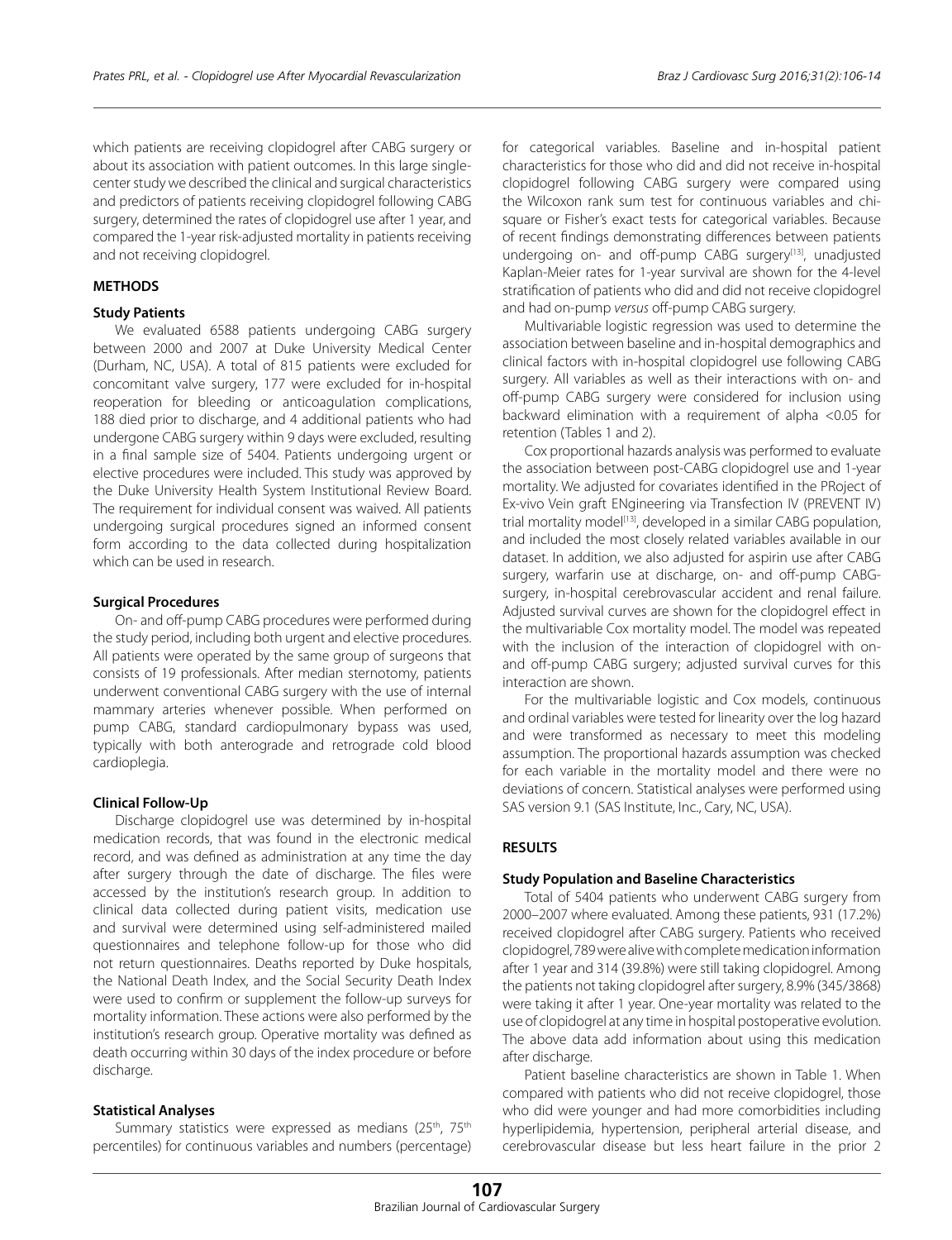| Variable                                                                                 | All Patients<br>$(N=5404)$ | No Clopidogrel<br>at Discharge<br>$(N=4473)$ | Clopidogrel<br>at Discharge<br>$(N=931)$ | PValue  |
|------------------------------------------------------------------------------------------|----------------------------|----------------------------------------------|------------------------------------------|---------|
| Age, median (25 <sup>th</sup> , 75 <sup>th</sup> ), yrs*                                 | 64 (56.72)                 | 64 (56.72)                                   | 63 (55.72)                               | 0.03    |
| Female sex, no. (%)*                                                                     | 1593 (29.5)                | 1276 (28.5)                                  | 317 (34.0)                               | < 0.001 |
| White race, no. (%)                                                                      | 4130 (77.5)                | 3413 (77.4)                                  | 717 (78.4)                               | 0.51    |
| Weight, median (25 <sup>th</sup> , 75 <sup>th</sup> ), kg                                | 84 (73.97)                 | 85 (74.97)                                   | 83 (73.96)                               | 0.13    |
| Medical history, no. (%)                                                                 |                            |                                              |                                          |         |
| Hypertension                                                                             | 4272 (79.1)                | 3499 (78.2)                                  | 773 (83.0)                               | 0.001   |
| Diabetes mellitus*                                                                       | 1984 (36.7)                | 1632 (36.5)                                  | 352 (37.8)                               | 0.45    |
| Smoking status                                                                           |                            |                                              |                                          |         |
| Current                                                                                  | 1485 (29.5)                | 1242 (29.9)                                  | 243 (27.5)                               |         |
| Former                                                                                   | 1431 (28.4)                | 1127 (27.2)                                  | 304 (34.4)                               | < 0.001 |
| Never                                                                                    | 2115 (42.0)                | 1779 (42.9)                                  | 336 (38.1)                               |         |
| Hyperlipidemia                                                                           | 3843 (71.1)                | 3136 (70.1)                                  | 707 (75.9)                               | < 0.001 |
| Chronic lung disease*                                                                    | 611(11.3)                  | 507 (11.3)                                   | 104(11.2)                                | 0.89    |
| Any prior MI*                                                                            | 2738 (50.7)                | 2252 (50.3)                                  | 486 (52.2)                               | 0.30    |
| Recent MI (30 days)                                                                      | 1670 (34.2)                | 1397 (34.5)                                  | 273 (33.1)                               | 0.43    |
| Prior PCI                                                                                | 838 (15.5)                 | 663 (14.8)                                   | 175 (18.8)                               | 0.002   |
| Prior CABG                                                                               | 238 (4.4)                  | 177 (4.0)                                    | 61(6.6)                                  | < 0.001 |
| Prior valve procedure                                                                    | 36(0.7)                    | 30(0.7)                                      | 6(0.6)                                   | 0.93    |
| CHF within prior 2 weeks*                                                                | 865 (16.0)                 | 743 (16.6)                                   | 122 (13.1)                               | 0.008   |
| History of cerebrovascular disease*                                                      | 720 (13.3)                 | 576 (12.9)                                   | 144 (15.5)                               | 0.03    |
| History of peripheral vascular disease*                                                  | 900 (16.7)                 | 724 (16.2)                                   | 176 (18.9)                               | 0.04    |
| Patient currently on dialysis                                                            | 111(2.1)                   | 95(2.1)                                      | 16(1.7)                                  | 0.43    |
| Renal failure*                                                                           | 56 (1.0)                   | 48(1.1)                                      | 8(0.9)                                   | 0.56    |
| Cardiogenic shock during the procedure                                                   | 15(0.3)                    | 15(0.3)                                      | 0(0)                                     | 0.09    |
| Presenting features                                                                      |                            |                                              |                                          |         |
| Creatinine (most recent in past 60 days), median (25 <sup>th</sup> , 75 <sup>th</sup> )* | 1.0(0.9, 1.2)              | 1.0(0.9, 1.2)                                | $1.0(0.9 - 1.2)$                         | 0.35    |
| GFR (most recent in past 60 days), median (25 <sup>th</sup> , 75 <sup>th</sup> )*        | 77 (63, 92)                | 77 (63, 91)                                  | 78 (63 - 93)                             | 0.24    |
| EF (most recent in past 60 days), median (25 <sup>th</sup> , <sup>75th</sup> )*          | 51 (40, 71)                | 51 (40, 68)                                  | $51(43 - 75)$                            | 0.002   |
| Number of vessels $\geq$ 50% stenosed, no. (%)                                           |                            |                                              |                                          |         |
| $\mathbf 0$                                                                              | 19(0.4)                    | 17(0.4)                                      | 2(0.2)                                   |         |
| 1                                                                                        | 296 (5.5)                  | 215 (4.8)                                    | 81 (8.7)                                 | < 0.001 |
| $\sqrt{2}$                                                                               | 964 (17.8)                 | 783 (17.5)                                   | 181 (19.4)                               |         |
| 3                                                                                        | 4125 (76.3)                | 3458 (77.3)                                  | 667 (71.6)                               |         |
| Left main disease $\geq$ 50%, no. (%)                                                    | 1534 (28.4)                | 1252 (28.0)                                  | 282 (30.3)                               | 0.16    |
| Preoperative antiplatelet agents, no. (%)                                                |                            |                                              |                                          |         |
| Aspirin administered prior to CABG                                                       | 3426 (63.4)                | 2844 (63.6)                                  | 582 (62.5)                               | 0.54    |
| Clopidogrel administered prior to CABG                                                   | 400 (7.4)                  | 297 (6.6)                                    | 103 (11.1)                               | < 0.001 |

**Table 1.** Baseline characteristics according to clopidogrel use after CABG.

\*Included in multivariable model for mortality.

CABG=coronary artery bypass grafting; CHF=congestive heart failure; EF=ejection fraction; GFR=glomerular filtration rate; MI=myocardial infarction; PCI=percutaneous coronary intervention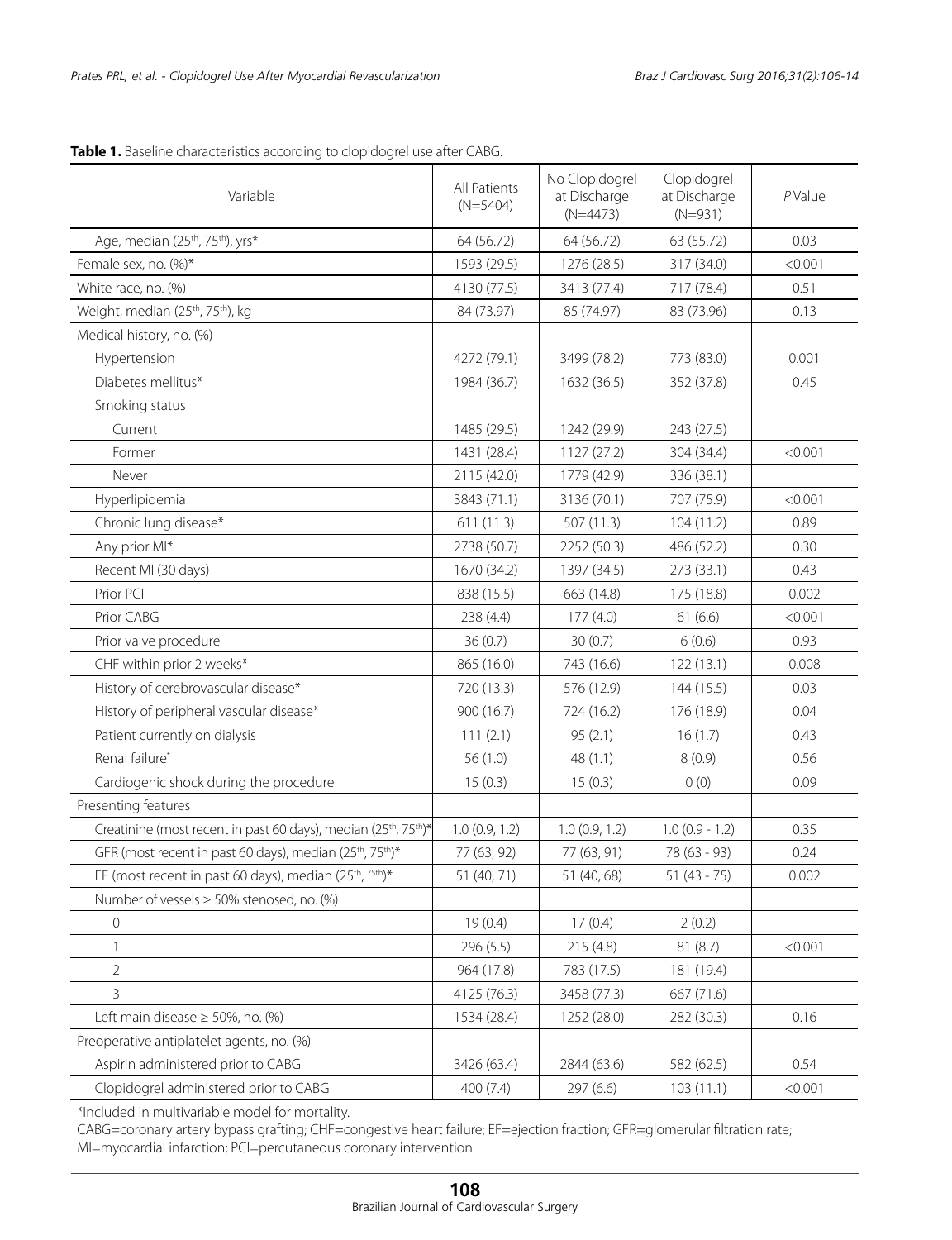| Variable                                                                 | All Patients<br>$(N=5404)$ | No Clopidogrel<br>at Discharge<br>$(N=4473)$ | Clopidogrel at<br>Discharge<br>$(N=931)$ | $P$ Value |
|--------------------------------------------------------------------------|----------------------------|----------------------------------------------|------------------------------------------|-----------|
| Surgery type, no. (%)                                                    |                            |                                              |                                          |           |
| Elective                                                                 | 1487 (27.5)                | 1306 (29.2)                                  | 181 (19.4)                               |           |
| Emergent                                                                 | 299 (5.5)                  | 246 (5.5)                                    | 53 (5.7)                                 | < 0.001   |
| Urgent                                                                   | 3618 (67.0)                | 2921 (65.3)                                  | 697 (74.9)                               |           |
| Left or right IMA, no. (%)*                                              | 4940 (91.4)                | 4141 (92.6)                                  | 799 (85.8)                               | < 0.001   |
| SVG harvested endoscopically, no. (%)*                                   | 4948 (98.0)                | 4129 (98.1)                                  | 819 (97.7)                               | 0.48      |
| On-pump surgery, no. (%)*                                                | 4614 (85.4)                | 4061 (90.8)                                  | 553 (59.4)                               | < 0.001   |
| Cross-clamp time, median (25th, 75th)*                                   | 60 (39, 80)                | 61 (43, 80)                                  | 44 (0,78)                                | < 0.001   |
| Perfusion time, median (25 <sup>th</sup> , 75 <sup>th</sup> )*           | 109 (83, 135)              | 110 (88, 134)                                | 94 (0, 135)                              | < 0.001   |
| Number of grafts, no. (%)                                                |                            |                                              |                                          |           |
| 1                                                                        | 280 (5.2)                  | 199 (4.4)                                    | 81(8.7)                                  |           |
| 2                                                                        | 820 (15.2)                 | 636 (14.2)                                   | 184 (19.8)                               | < 0.001   |
| 3                                                                        | 2363 (43.7)                | 1982 (44.3)                                  | 381 (40.9)                               |           |
| $\geq 4$                                                                 | 1941 (35.9)                | 1656 (37.0)                                  | 285 (30.6)                               |           |
| Worst target artery quality, no. (%)*                                    |                            |                                              |                                          |           |
| Good                                                                     | 2094 (39.2)                | 1843 (41.6)                                  | 251 (27.7)                               |           |
| Fair                                                                     | 2298 (43.0)                | 1898 (42.8)                                  | 400 (44.2)                               | < 0.001   |
| Poor                                                                     | 946 (17.7)                 | 692 (15.6)                                   | 254 (28.1)                               |           |
| Worst graft quality, no. (%)*                                            |                            |                                              |                                          |           |
| Good                                                                     | 3916 (73.6)                | 3359 (76.0)                                  | 557 (61.6)                               |           |
| Fair                                                                     | 1206 (22.7)                | 911 (20.6)                                   | 295 (32.6)                               | < 0.001   |
| Poor                                                                     | 202 (3.8)                  | 150(3.4)                                     | 52(5.8)                                  |           |
| Type of graft, no. (%)                                                   |                            |                                              |                                          |           |
| Left saphenous vein                                                      | 4716 (87.3)                | 3953 (88.4)                                  | 763 (82.0)                               | < 0.001   |
| Right saphenous vein                                                     | 1161 (21.5)                | 907 (20.3)                                   | 254 (27.3)                               | < 0.001   |
| Both left & right saphenous veins                                        | 785 (14.5)                 | 614 (13.7)                                   | 171 (18.4)                               | < 0.001   |
| Left internal thoracic artery                                            | 4875 (90.2)                | 4090 (91.4)                                  | 785 (84.4)                               | < 0.001   |
| Right internal thoracic artery                                           | 188 (3.5)                  | 156(3.5)                                     | 32(3.4)                                  | 0.94      |
| Both left & right internal thoracic arteries                             | 123(2.3)                   | 104(2.3)                                     | 19(2.0)                                  | 0.60      |
| Left radial artery                                                       | 305 (5.6)                  | 201 (4.5)                                    | 104(11.2)                                | < 0.001   |
| Right radial artery                                                      | 50 (0.9)                   | 37(0.8)                                      | 13(1.4)                                  | 0.10      |
| Both left & right radial arteries                                        | 17(0.3)                    | 12(0.3)                                      | 5(0.5)                                   | 0.20      |
| Length of stay, median (25 <sup>th</sup> , 75 <sup>th</sup> )*           | 9(7, 12)                   | 9(7, 12)                                     | 9(7, 12)                                 | 0.67      |
| Patient discharged on warfarin, no. (%)*                                 | 208 (3.8)                  | 178 (4.0)                                    | 30(3.2)                                  | 0.27      |
| Aspirin after surgery and before discharge, no. (%)*                     | 5303 (98.1)                | 4403 (98.4)                                  | 900 (96.7)                               | < 0.001   |
| MI occurs after surgery and before discharge, no. (%)*                   | 13(0.2)                    | 5(0.1)                                       | 8(0.9)                                   | < 0.001   |
| Cerebrovascular accident after surgery and before<br>discharge, no. (%)* | 112(2.1)                   | 91(2.0)                                      | 21(2.3)                                  | 0.67      |
| Atrial fibrillation before discharge, no. (%)*                           | 930 (17.2)                 | 794 (17.8)                                   | 136 (14.6)                               | 0.02      |

Table 2. Operative and postoperative characteristics according to clopidogrel use after CABG.

\*Included in multivariable model for mortality.

IMA=internal mammary artery; MI=myocardial infarction; SVG=saphenous vein graft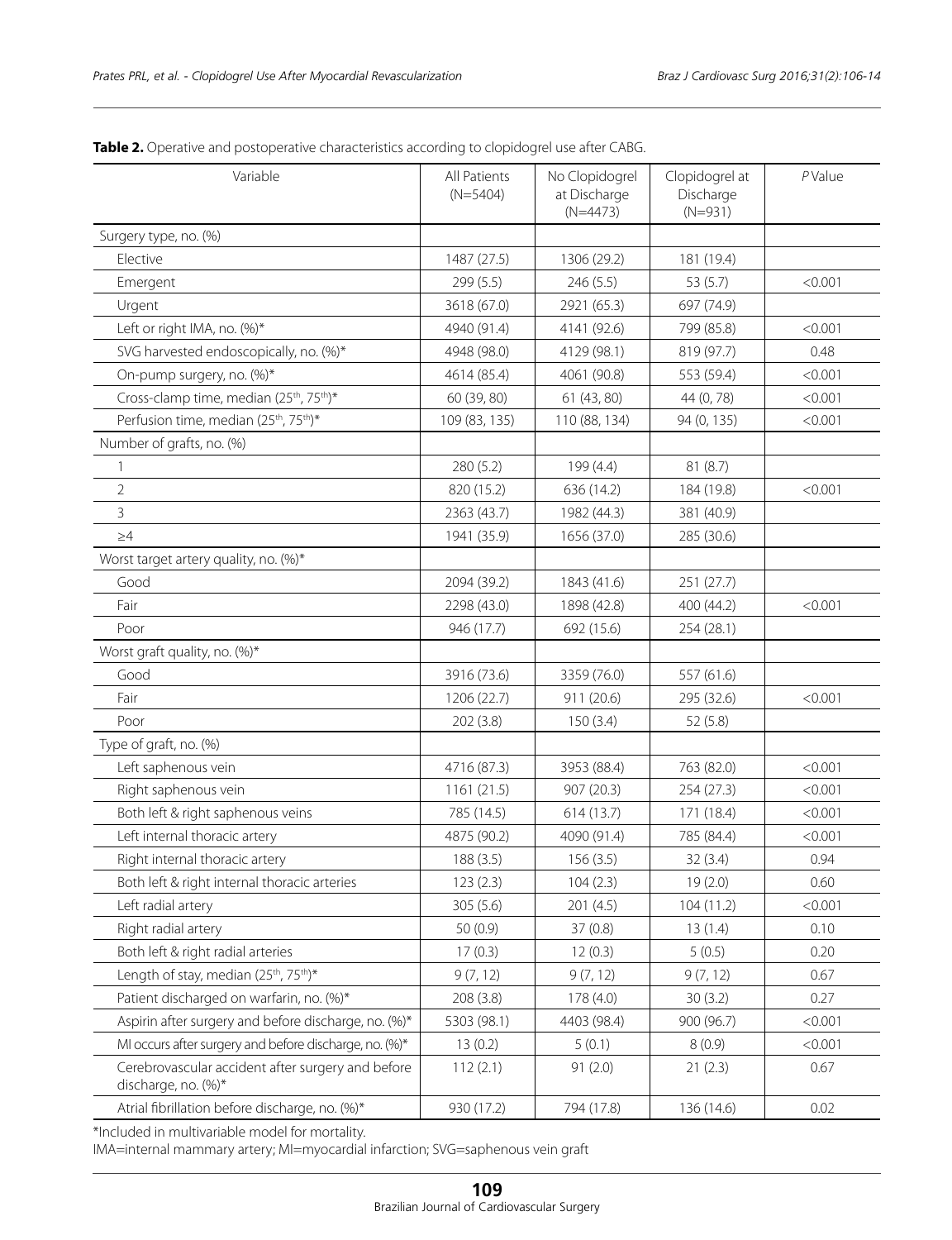| Variable                                                   | Chi-square | OR (95% CI)         | $P$ value |  |
|------------------------------------------------------------|------------|---------------------|-----------|--|
| Worst target artery quality, OR for 1 category increase    | 671,789    | 1.70 (1.50, 1.94)   | < 0.0001  |  |
| Left or right IMA                                          | 197,168    | 0.55(0.42, 0.72)    | < 0.0001  |  |
| Worst graft quality, OR for 1 category increase            | 160,361    | 1.36 (1.17, 1.58)   | < 0.0001  |  |
| Age, OR for 10-year increase                               | 134,104    | 0.86(0.79, 0.93)    | 0.0003    |  |
| Left main disease                                          | 127,628    | 1.40 (1.16, 1.69)   | 0.0004    |  |
| MI before discharge                                        | 115,781    | 10.85 (2.75, 42.82) | 0.0007    |  |
| Surgery type (reference is elective)                       |            |                     |           |  |
| Emergency                                                  |            | 1.33 (0.88, 1.99)   |           |  |
| Urgent                                                     | 127,735    | 1.52 (1.21, 1.92)   | 0.0017    |  |
| Ejection fraction, OR for 10% increase                     |            |                     |           |  |
| Linear spline ≥67, OR for off pump                         |            | 4.10 (2.48, 6.77)   |           |  |
| Linear spline ≥67, OR for on pump                          | 98,291     | 1.75 (1.23, 2.49)   | $0.0017*$ |  |
| Linear spline $\leq 67$                                    | 47,879     | 0.92(0.85, 0.99)    | 0.0287    |  |
| Number of grafts, OR for off pump                          |            | 1.08 (0.88, 1.32)   |           |  |
| Number of grafts, OR for on pump                           | 88,668     | 0.75(0.66, 0.86)    | $0.0029*$ |  |
| Aspirin at discharge                                       | 83,606     | 0.46 (0.27, 0.78)   | 0.0038    |  |
| Pre-CABG clopidogrel                                       | 76,374     | 1.52 (1.13, 2.04)   | 0.0057    |  |
| Perfusion time, OR for 30-minute increase                  | 74,737     | 1.13 (1.04, 1.24)   | 0.0063    |  |
| SVG harvested endoscopically, OR for off pump              |            | 4.66 (1.33, 16.33)  |           |  |
| SVG harvested endoscopically, OR for on pump               | 73,470     | 0.67 (0.36, 1.26)   | $0.0067*$ |  |
| Congestive heart failure                                   | 72,702     | 0.71(0.55, 0.91)    | 0.0070    |  |
| Pre-CABG aspirin                                           | 69,593     | 0.77(0.63, 0.93)    | 0.0083    |  |
| History of hypertension                                    | 58,004     | 1.32 (1.05, 1.65)   | 0.0160    |  |
| History of PCI                                             | 55,437     | 1.31 (1.05, 1.63)   | 0.0185    |  |
| Cross-clamp time, OR for 30-minute increase                | 53,599     | 1.18 (1.03, 1.35)   | 0.0206    |  |
| Cerebrovascular accident before discharge, OR for off pump |            | 0.24(0.05, 1.16)    |           |  |
| Cerebrovascular accident before discharge, OR for on pump  | 51,980     | 1.68 (0.96, 2.94)   | $0.0226*$ |  |
| Atrial fibrillation before discharge                       | 51,469     | 0.76(0.59, 0.96)    | 0.0233    |  |
| Discharge warfarin, OR for off pump                        |            | 1.63 (0.60, 4.43)   | $0.0434*$ |  |
| Discharge warfarin, OR for on pump                         | 40,785     | 0.50(0.28, 0.90)    |           |  |
| History of cerebrovascular disease                         | 40,576     | 1.28 (1.01, 1.62)   | 0.0440    |  |

**Table 3.** Multivariable associations with clopidogrel use after CABG (N=4887).

\**P* value for interaction term of variable with on/off-pump.

CI=confidence interval; IMA=internal mammary artery; MI=myocardial infarction; OR=odds ratio; PCI=percutaneous coronary intervention; SVG=saphenous vein graft

weeks. They were also more likely to have undergone prior percutaneous coronary intervention (PCI) or CABG surgery. Post-CABG clopidogrel users were also more likely to have received clopidogrel in the preoperative period. Overall, aspirin was used in 98.1% of patients after CABG surgery (96.7% with and 98.4% without clopidogrel after CABG surgery).

# **Surgical Characteristics**

The main surgical procedure characteristics are shown in Table 2. Patients who did not receive clopidogrel more often underwent elective surgery (29.2% *vs.* 19.4%) while those receiving clopidogrel more often underwent urgent procedures (65.3% *vs.* 74.9%). Clopidogrel users were more likely to have bad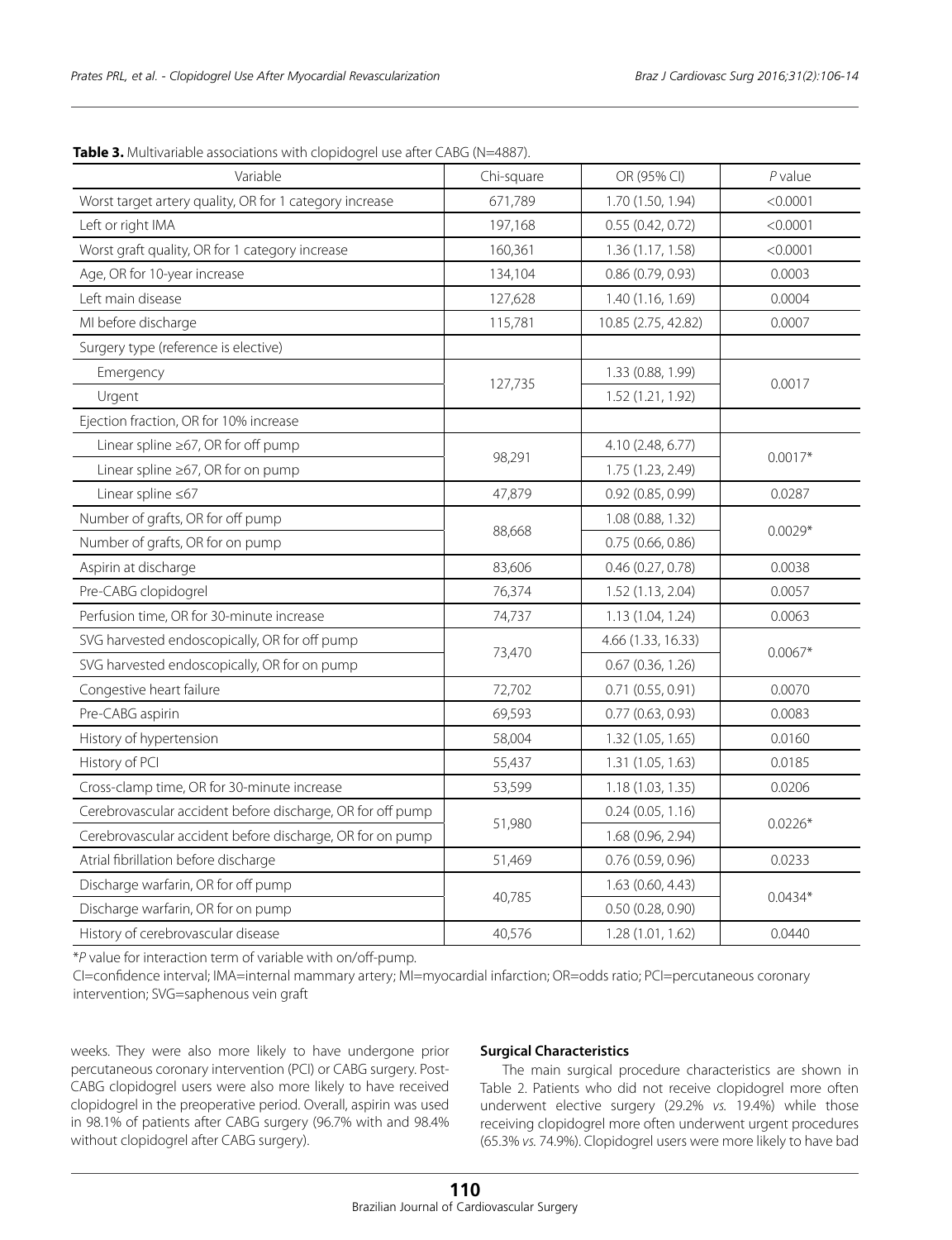|                         | Alive        | Death    | Total |
|-------------------------|--------------|----------|-------|
| Off pump                |              |          |       |
| No clopidogrel, no. (%) | 392 (95.1)   | 20(4.9)  | 412   |
| Clopidogrel, no. (%)    | 368 (97.4)   | 10(2.6)  | 378   |
| Total                   | 760          | 30       | 790   |
| On pump*                |              |          |       |
| No clopidogrel, no. (%) | 3877* (95.5) | 183(4.5) | 4060  |
| Clopidogrel, no. (%)    | 521* (94.4)  | 31(5.6)  | 552   |
| Total                   | 4398         | 214      | 4612  |

|  |  |  | Table 4. Kaplan-Meier rates for 1-year mortality according clopidogrel use versus not stratified by off and on pump surgeries |  |
|--|--|--|-------------------------------------------------------------------------------------------------------------------------------|--|
|--|--|--|-------------------------------------------------------------------------------------------------------------------------------|--|

\*One on-pump patient without and one on-pump patient with clopidogrel after CABG were censored before the 1-year follow-up period. These patients are not included in the alive counts after 1 year but are reflected in the Kaplan-Meier rate.

quality grafts than patients who did not receive clopidogrel. The hospital length of stay was similar among the 2 groups.

In the overall population, 4716 (87.3%) patients had left saphenous vein grafts harvested, 1161 (21.5%) had right saphenous vein grafts harvested, and 785 (14.5%) had saphenous vein grafts from both left and right legs harvested (Table 2). A total of 4875 (90.2%) patients had a left internal thoracic artery graft, 188 (3.5%) had a right internal thoracic artery graft, and 123 (2.3%) had both internal thoracic artery grafts. Left radial grafts were used in 305 (5.6%) patients, 50 (0.9%) patients had a right radial artery graft, and 17 (0.3%) had both a right and left radial artery graft. While right saphenous vein grafts and left radial artery grafts were more commonly used in patients discharged with clopidogrel, left saphenous vein grafts and left internal thoracic artery grafts were more often used in patients discharged without clopidogrel (Table 2).

# **Predictors of Clopidogrel Use**

The predictors of clopidogrel use are shown in Table 3. Patients who had worse target artery or graft quality, left main disease, prolonged perfusion time, clopidogrel before surgery, or prior PCI were more likely to receive clopidogrel after CABG surgery. Advanced age, internal mammary artery graft, elective surgery, and aspirin use before surgery or at discharge were associated with a lower probability of clopidogrel use following CABG surgery.

# **1-Year Mortality**

Clopidogrel use was associated with similar 1-year mortality (4.7% *vs.* 4.5%, adjusted hazard ratio [HR] 1.08, 95% confidence interval [CI] 0.73-1.59; *P*=0.70) compared with those not using clopidogrel (Table 4, Figure 1). However, there was an interaction between use of cardiopulmonary bypass and clopidogrel, with lower 1-year mortality with clopidogrel in patients undergoing off-pump CABG surgery (adjusted HR 0.47, 95% CI 0.19–1.13), but not in those undergoing on-pump CABG surgery (adjusted HR 1.35, 95% CI 0.89–2.05; *P* interaction=0.032) (Figure 2).



**Fig. 1** – *One-year mortality according to the clopidrogel use after*  CABG.

# **DISCUSSION**

Our study has 2 main findings. First, at Duke University Medical Center, postoperative clopidogrel is used in almost one-fifth of the patients undergoing CABG surgery. These patients tend to be sicker and have more comorbidities than those who do not receive clopidogrel after surgery. We also identified several key factors associated with clopidogrel use after CABG surgery. Second, clopidogrel use was associated with similar 1-year mortality compared with those patients not using it. However, there was an interaction between the use of cardiopulmonary bypass and clopidogrel, with lower 1-year mortality with clopidogrel among patients undergoing offpump CABG surgery and higher 1-year mortality with clopidogrel among those undergoing on-pump CABG surgery.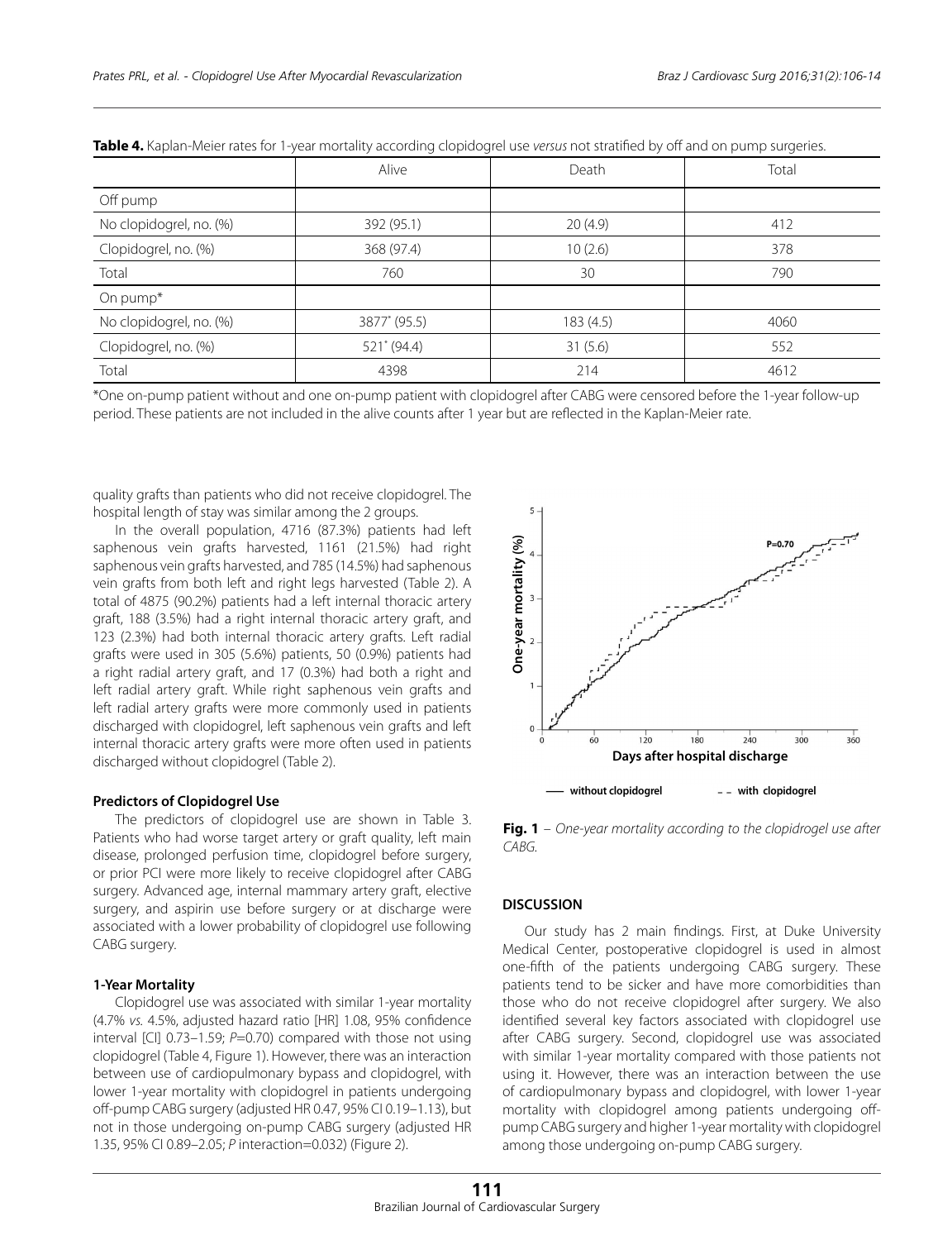

**Fig. 2** – *One-year mortality according to the clopidrogel use after on-pump and off-pump CABG*.

Previous studies have demonstrated the benefit of antiplatelet agents, particularly aspirin, after CABG surgery, although there is no consensus on when to initiate and what dose should be used. Moreover, these studies do not directly show the impact of therapy on mid- and long-term mortality $[3,4,7]$ . There are published reports of controlled trials showing benefit of different antiplatelet therapies, including aspirin alone<sup>[9,14]</sup>, aspirin plus dipyridamole<sup>[14-16]</sup>, and aspirin plus sulfinpyrazone<sup>[17]</sup>. More recent studies have demonstrated improved graft patency with the use of clopidogrel<sup>[7,12]</sup>. While the success of the surgical procedure is most critical to the patency of a graft, understanding the relationship between clopidogrel use and mortality and other hard clinical outcomes is critical.

Clopidogrel use in patients with acute coronary syndromes demonstrates benefit<sup>[5,6,18]</sup>. Treatment with clopidogrel reduced the risk of myocardial infarction and recurrent ischemia, with a trend toward lower rates of cerebrovascular accident and death from cardiovascular causes<sup>[5,6,19]</sup>. Antiplatelet therapy with aspirin has led to improvements in vein graft patency when started early after CABG<sup>[4,7,20]</sup>. The combination of clopidogrel and aspirin after off-pump CABG surgery was previously suggested to reduce cardiac events and mortality<sup>[12]</sup> as well as improve graft patency in a single-center trial of 249 patients (91.6% for aspirin plus clopidogrel *vs.* 85.7% for aspirin alone; *P*=0.043) [7].

While it remains unknown why some patients received clopidogrel and others did not, our study identified several factors associated with clopidogrel use following CABG surgery: target vessel quality, graft quality, age, congestive heart failure, cerebrovascular accident, prior myocardial infarction, prior PCI, prior CABG surgery, and aspirin use at hospital discharge. The strongest predictor of clopidogrel use after CABG surgery was worse target artery quality. Importantly, almost every patient (98.1%) received aspirin after the CABG surgery and this was

significantly associated with less use of clopidogrel during the hospital stay. Whether the patients were treated on or off pump, it appears that clopidogrel was generally chosen for younger patients (perhaps balancing bleeding risks) with poor target artery quality, cerebrovascular disease, and previous coronary interventions. Without randomized data on clopidogrel use following CABG surgery, our study provides insights about potential factors associated with its use that might help physicians decide when to use clopidogrel in this clinical setting.

In a subgroup analysis from the PREVENT IV study, in which all patients received aspirin at hospital discharge, clopidogrel use was associated with a trend for higher rates of occluded vein grafts during 12–18 months (49% *vs.* 39%; adjusted odds ratio 1.26; *P*=0.08) and with similar composite rates of death, myocardial infarction, or revascularization (27% *vs.* 24%; adjusted HR 1.10;  $P=0.38$ ) in 5 years compared with those without it<sup>[13]</sup>. This study found a significant interaction between use of cardiopulmonary bypass and clopidogrel. Similarly, in our study, the administration of clopidogrel during the hospital stay was not associated with overall 1-year mortality in patients undergoing CABG surgery, even in those cases where an emergency or urgent surgery was needed. In patients undergoing off-pump surgery, we found that clopidogrel use was associated with higher 1-year survival; however, in patients undergoing on-pump surgery, clopidogrel use was associated with higher 1-year mortality.

Studies show different conclusions regarding the results found when the techniques compared with and without cardiopulmonary bypass<sup>[21-23]</sup>. On the other hand, several investigators have indicated that off-pump CABG surgery may increase the risk of thrombosis due to augmented thrombotic activity<sup>[24,25]</sup>. There is a well-known phenomenon of thrombotic activity following major general surgery and it is expected after major procedures<sup>[25]</sup>. In fact, Mariani et al.<sup>[25]</sup> demonstrated that thrombotic activity is increased in the first 24 hours after offpump surgery. Clopidogrel appeared to have a role in decreasing clotting and protecting the patency of anastomoses. In onpump surgery, there is a well described decrease in platelet function that could bring benefits for graft patency<sup>[26,27]</sup>. This benefit does not occur in off-pump surgery where platelet function tends to be closer to normal, leaving more room for benefit of an antiplatelet agent such as clopidogrel. It is known that extracorporeal circulation leads to a decrease in blood coagulation activity, mainly due to consumption of factors and reduction of platelet activity<sup>[26]</sup>. This could have a protective impact on patients undergoing on-pump CABG surgery. In this situation, the pharmacological activity of clopidogrel may not have as much of a role and this may have contributed to our findings.

In the Clopidogrel in Unstable angina to prevent Recurrent ischemic Events (CURE) trial, patients randomized to clopidogrel in addition to aspirin had a 20% reduction in cardiovascular death, myocardial infarction, or cerebrovascular accident in the 9<sup>th</sup> month in the follow-up period. Among patients who underwent CABG surgery, the apparent benefit of clopidogrel was tempered by a higher major bleeding rate among clopidogrel-treated patients (9.6% *vs.* 7.5%, respectively). Importantly, these patients were already on clopidogrel when undergoing CABG surgery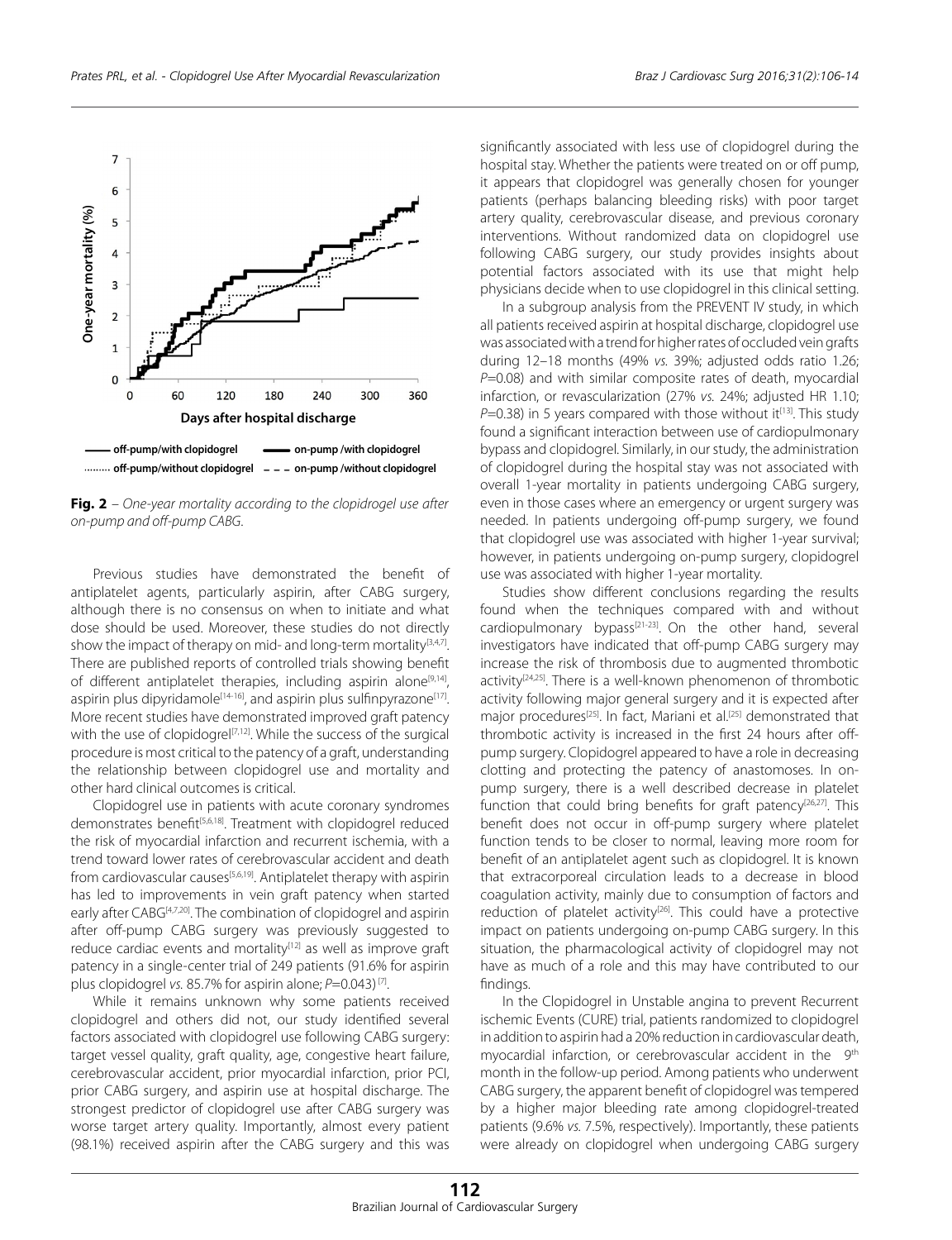and did not start clopidogrel for the first time after surgery. Based in large part on the CURE trial data, the current American College of Cardiology/American Heart Association/Society of Thoracic Surgeons guidelines recommend withholding therapy for 5 days among acute coronary syndrome patients requiring CABG surgery<sup>[28]</sup>.

At the present time, there are not adequate randomized clinical trial data to determine whether adding clopidogrel to aspirin prevents adverse clinical outcomes (death, myocardial infarction, cerebrovascular accident, unstable angina, or recurrence of angina) after CABG surgery. Despite this, clopidogrel is widely but inconsistently prescribed in patients after CABG surgery with stable coronary disease<sup>[18]</sup>, a practice supported primarily by subgroup analyses and observational data<sup>[12,29-31]</sup>. In our study, clopidogrel was used more often in patients with poor graft quality, which suggests that cardiologists and cardiac surgeons might be using clopidogrel after CABG surgery in patients with worse coronary disease. While also observational, the data we present do not support a beneficial effect of dual antiplatelet therapy following CABG surgery, although there may be some benefit in the off-pump setting.

## **Limitations**

Our study has several limitations to consider. First, this is an observational study and one cannot account for unmeasured confounders. Thus, a cause and effect relationship between clopidogrel use and mortality cannot be assessed. Second, this is a single-center study and caution should be taken when generalizing our results to other institutions or settings. Third, while target artery quality was measured, other intraoperative technical factors were not measured and may play a role in identifying candidates for dual antiplatelet therapy after CABG surgery. Fourth, discharge clopidogrel was determined using inhospital medication records and it was defined as administration at any time the day after surgery through the date of discharge. Therefore, the term "clopidogrel at discharge" is not consistent and does not necessarily means clopidogrel use at the time of discharge. In addition, we did not have information on 1-year medication use for all patients. We demonstrated that only around one-third of the patients who were discharged on clopidogrel were on it for 1 year, and less than 10% of patients who did not receive clopidogrel at discharge were on it for 1 year. Unfortunately, we did not collect the reasons for stopping and starting clopidogrel following CABG surgery. Nonetheless, this is one of the few studies that was able to describe medication use in 1 year, which provides important insights about adherence and medication persistence.

## **CONCLUSION**

At our institution, clopidogrel was used in almost one-fifth of patients following CABG surgery. Its use was not associated with improved overall 1-year survival, yet may have some benefit among those receiving off-pump CABG. Adequately powered randomized clinical trials are needed to determine whether there is a role for routine or selected use of clopidogrel or newer antiplatelet agents after CABG surgery.

#### **Authors' roles & responsibilities**

- PRLP Analysis and/or data interpretation; manuscript redaction or critical review of its content; final manuscript approval
- JBW Analysis and/or data interpretation; manuscript redaction or critical review of its content; final manuscript approval
- RHM Analysis and/or data interpretation; manuscript redaction or critical review of its content; final manuscript approval
- SRS Statistical analysis; manuscript redaction or critical review of its content; final manuscript approval
- LT Statistical analysis; manuscript redaction or critical review of its content; final manuscript approval
- PKS Analysis and/or data interpretation; manuscript redaction or critical review of its content; final manuscript approval
- **LKN** Analysis and/or data interpretation; manuscript redaction or critical review of its content; final manuscript approval
- RAKK Analysis and/or data interpretation; manuscript redaction or critical review of its content; final manuscript approval
- JHA Conception and design study; analysis and/or data interpretation; manuscript redaction or critical review of its content; final manuscript approval
- RDL Conception and design study; analysis and/or data interpretation; manuscript redaction or critical review of its content; final manuscript approval

#### **REFERENCES**

- 1. Motwani JG, Topol EJ. Aortocoronary saphenous vein graft disease: pathogenesis, predisposition, and prevention. Circulation. 1998;97(9):916-31.
- 2. Goldman S, Copeland J, Moritz T, Henderson W, Zadina K, Ovitt T, et al. Long-term graft patency (3 years) after coronary artery surgery. Effects of aspirin: results of a VA Cooperative study. Circulation. 1994;89(3):1138-43.
- 3. Goldman S, Copeland J, Moritz T, Henderson W, Zadina K, Ovitt T, et al. Improvement in early saphenous vein graft patency after coronary artery bypass surgery with antiplatelet therapy: results of a Veterans Administration Cooperative Study. Circulation. 1988;77(6):1324-32.
- 4. Ebrahimi R, Bakaeen FG, Uberoi A, Ardehali A, Baltz JH, Hattler B, et al. Effect of clopidogrel use post coronary artery bypass surgery on graft patency. Ann Thorac Surg. 2014;97(1):15-21.
- 5. Yusuf S, Zhao F, Mehta SR, Chrolavicius S, Tognoni G, Fox KK; Clopidogrel in Unstable Angina to Prevent Recurrent Events Trial Investigators. Effects of clopidogrel in addition to aspirin in patients with acute coronary syndromes without ST-segment elevation. N Engl J Med. 2001;345(7):494-502.
- 6. CAPRIE Steering Committee. A randomised, blinded, trial of clopidogrel versus aspirin in patients at risk of ischaemic events (CAPRIE). Lancet. 1996;348(9038):1329-39.
- 7. Gao G, Zheng Z, Pi Y, Lu B, Lu J, Hu S. Aspirin plus clopidogrel therapy increases early venous graft patency after coronary artery bypass surgery a single-center, randomized, controlled trial. J Am Coll Cardiol. 2010;56(20):1639-43.
- 8. Fitchett D, Eikelboom J, Fremes S, Mazer D, Singh S, Bittira B, et al.